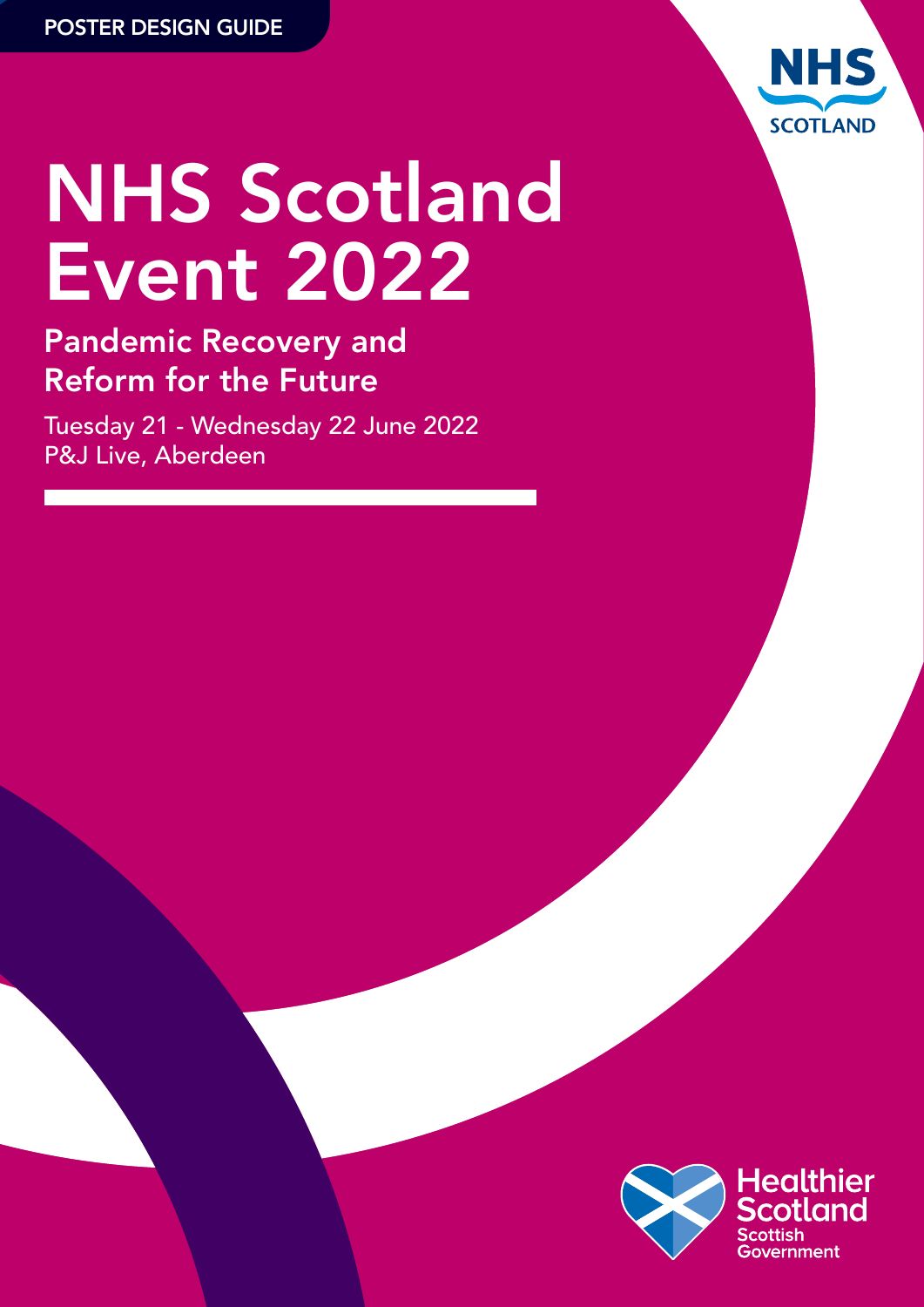### NHS SCOTLAND EVENT 2022

The NHS Scotland Event 2022 poster exhibition at the P&J Live will combine both our traditional A0 poster display with the addition of an online poster showcase.

The NHS Scotland Event 2021 ran as a virtual event and the Learning Toolbox platform was used to create the online poster showcase.

We're delighted to be using the Learning Toolbox again for this year's Event. This will allow poster authors to add supporting material to supplement their poster.

Successful poster authors will be required to:

- 1. Create, print and display an A0 portrait poster;
- 2. Upload their poster to the Learning Toolbox platform; and
- 3. Add additional resources (optional) to the Learning Toolbox to support their poster e.g. images, videos, audio, documents, apps and links to social media and online resources.

#### MINIMUM REQUIREMENT:

Each poster author must create a poster based on the original abstract submission and print an A0 version of the poster for display at the NHS Scotland Event on both days.

#### SUPPORTING CONTENT:

There is also an option to include many different resources including images, videos, audio, documents, apps and links to social media and online resources.

Please note that judging for the poster awards, in all categories, will be solely based on the quality of the poster content.

The judges will not take into account any supplementary material during the judging process.

#### USING THE LEARNING TOOLBOX

Please note that a comprehensive set of guidelines on how to use the Learning Toolbox will be emailed to all poster authors at the start of the poster design stage.

The Poster Lead from the Events Team will also be on hand throughout the process to answer any queries in relation to poster design.

The Poster Lead for 2022 is Donna Connolly [donna.connolly2@nhs.scot](mailto:donna.connolly2%40nhs.scot?subject=)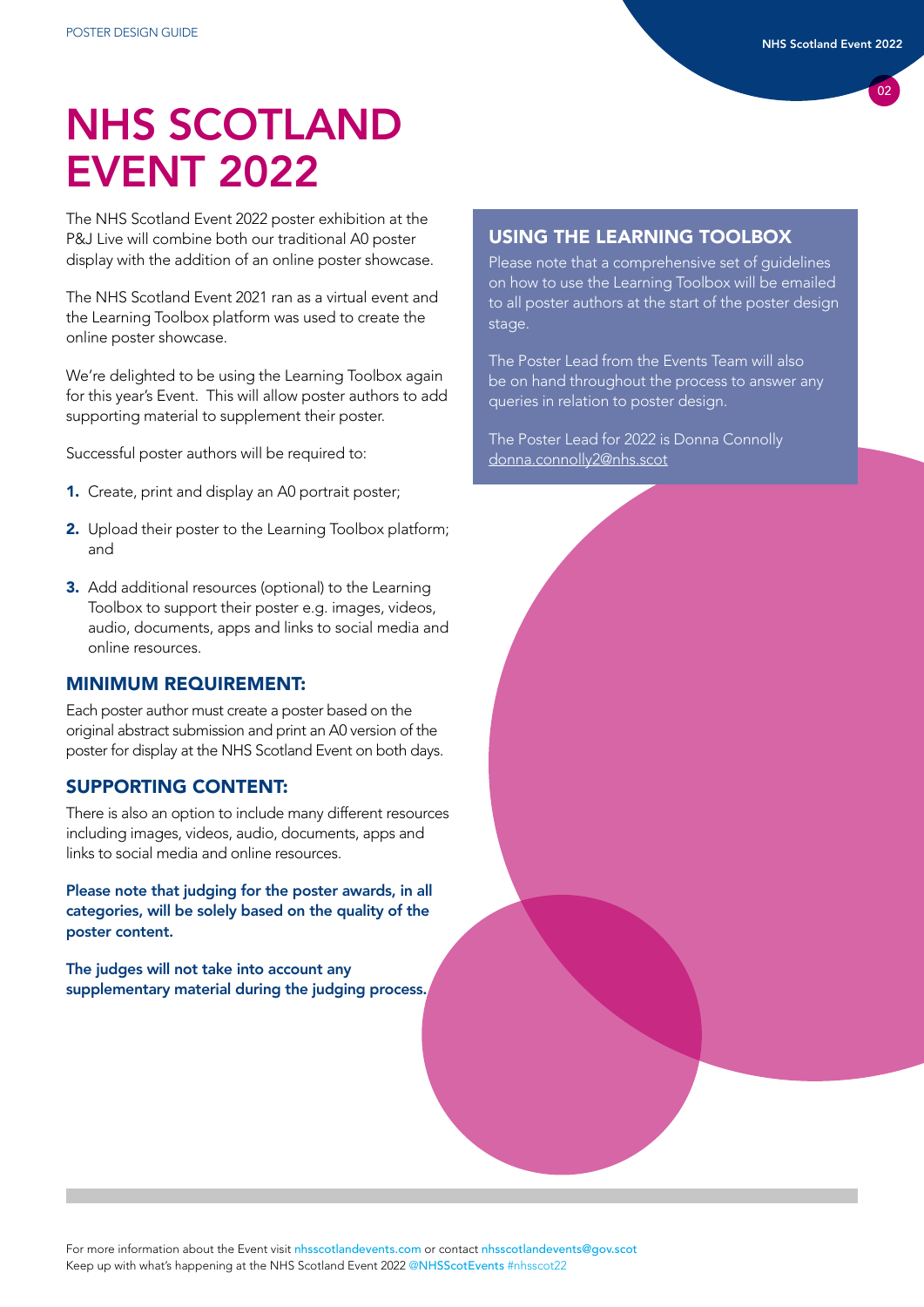### TIPS AND **GUIDANCE**

#### WHAT IS THE PURPOSE OF A POSTER?

A poster is a visual presentation of a written abstract and should be designed to:

- Attract attention: The first thing that a poster needs to do is attract the attention of passers-by; and
- Convey key messages: Once the poster has caught the attention of the viewer it should convey efficiently and quickly the information that you want people to know about your work.

#### WHAT DESIGN SPECIFICATIONS ARE THERE FOR POSTERS?

All posters need to be designed in **portrait format** in line with how the poster boards will be presented. It is the responsibility of poster authors to arrange for their poster to be printed, brought to the venue and fixed to the allocated poster board before the Event starts.

When submitting your poster to the printers, please confirm that it needs to be printed at size A0 – 841mm x 1189mm



#### WHERE WILL POSTERS BE DISPLAYED?

Poster boards will be positioned in the main exhibition hall at the P&J Live. Each poster display board will be numbered and your allocated number will be emailed to you. The dimensions of the poster board to which your finished poster will be fixed is 1m wide x 2m high. This is why posters must be provided in portrait format. Please note that any posters provided in landscape format will not be displayed.

Each poster board will include a QR code which will link directly to the relevant poster page within the Learning Toolbox platform. This will allow delegates to view a PDF version of the poster as well as access to any additional supporting material.

#### WHEN CAN POSTERS BE FIXED TO THE POSTER BOARDS?

Poster authors can hang posters on Monday 20 June between **12:00 and 18:00 hours.** Please note that the Exhibition Hall build will be taking place so if your allocated Poster Board is not ready, you can leave your poster with one of the Event Team who will hang your poster for you.

You can also hang your poster on the morning of Tuesday 21 June between 08:00 and 09:00 hours. The dedicated Poster Lead will be at the poster desk to provide advice and support.

All posters should be in place by no later than 09:00 hours on Tuesday 21 June. Velcro will be provided but please bring any other materials you require.

#### WHEN CAN POSTERS BE REMOVED FROM POSTER BOARDS?

By submitting a poster for the NHS Scotland Event 2022, you are committing to displaying your poster over both days of the Event and leaving your poster on display until 17:00 hours on Wednesday 22 June 2022.

Posters must be removed from the Exhibition Hall by 17:00 hours on Wednesday 22 June. Any posters left after this will be removed and discarded. We will not be responsible for posters left so please either remove your poster personally or organise for one of your colleagues to do so.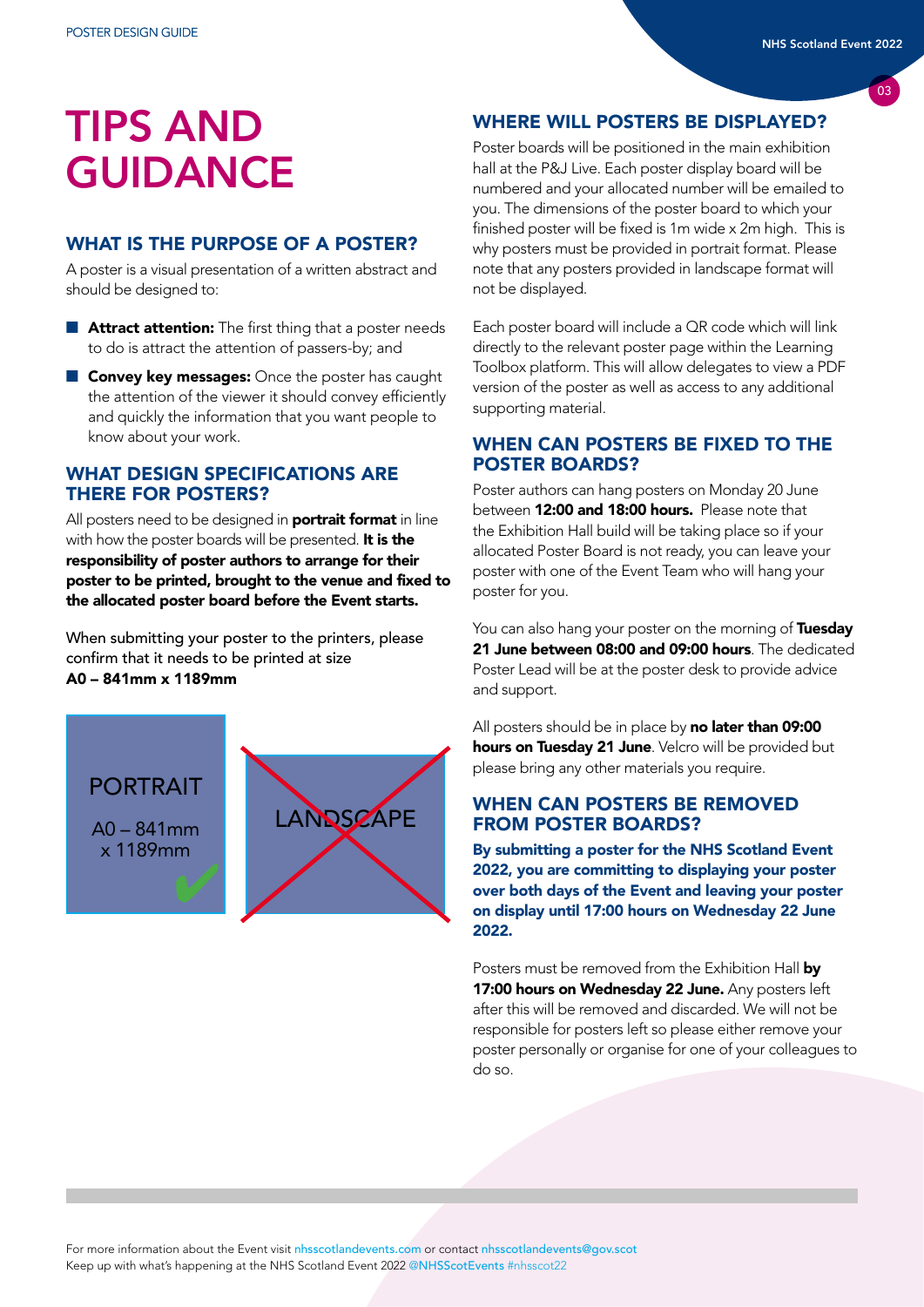#### POSTER EXHIBITION TIMES

The poster exhibition will be open for viewing during the following times:

| Tuesday 21 June 2022                                                                                           | $11:00 - 11:45$ |
|----------------------------------------------------------------------------------------------------------------|-----------------|
|                                                                                                                | $13:00 - 14:00$ |
|                                                                                                                | $15:15 - 16:00$ |
| Wednesday 22 June 2022                                                                                         | $11:00 - 11:45$ |
|                                                                                                                | $13:00 - 14:00$ |
|                                                                                                                | $15:15 - 16:00$ |
| in the state of the state of the state of the state of the state of the state of the state of the state of the |                 |

Poster authors are asked to ensure that at least one person is available to stand by their poster at these times so that they can engage with delegates and provide additional information about the work being showcased.

All registered delegates will receive notification ahead of the Event to let them know that they will be able to view all posters through the Learning Toolbox prior to, during and after the Event.

Poster Authors are asked to note the following:

- You are required to print your own A0 size poster (in portrait) and bring it to the Event with you – i.e. the NHS Scotland Event Team cannot take responsibility for printing posters on your behalf;
- You will be required to design your poster and upload any additional material to the Learning Toolbox.
- Once you have created and uploaded your final poster and any supporting materials, no changes to the Poster Title, Poster Authors or the content of the poster will be accepted. Please therefore ensure that you submit your final version by the deadline.

## PLANNING YOUR POSTER CONTENT

Your poster content must reflect the work outlined in your submitted abstract.

A useful starting point is to set out all the content that you would like your poster to convey, keeping in mind your target audience.

Your poster should consist of the following sections in this order:

**Title and subtitle:** This section should highlight the poster title and subtitle if required. Please try to keep titles under 20 words – if more words are needed, use a subtitle in a smaller font.

Poster author(s): The names of the people involved in the work and their institutional affiliation(s) starting with the lead author. Authors will be listed in this order across all Event materials.

Aim: Highlight why the project was undertaken and the aim and objectives of the work.

**Methods:** This section should give a more detailed account of the methods used to achieve the outcomes.

**Outcomes/results:** This section should show illustrative examples of the main results of the work.

**Conclusions:** This section should list the main implications of your findings.

References<sup>1</sup>: Remember to acknowledge any other individuals, funders or specific programmes associated with your work. Please also include contact details for more information on the project.

<sup>1</sup> References should follow Vancouver Convention: Name, Title, Publication, Year, Chapter, Page No(s) and should be listed on a separate page.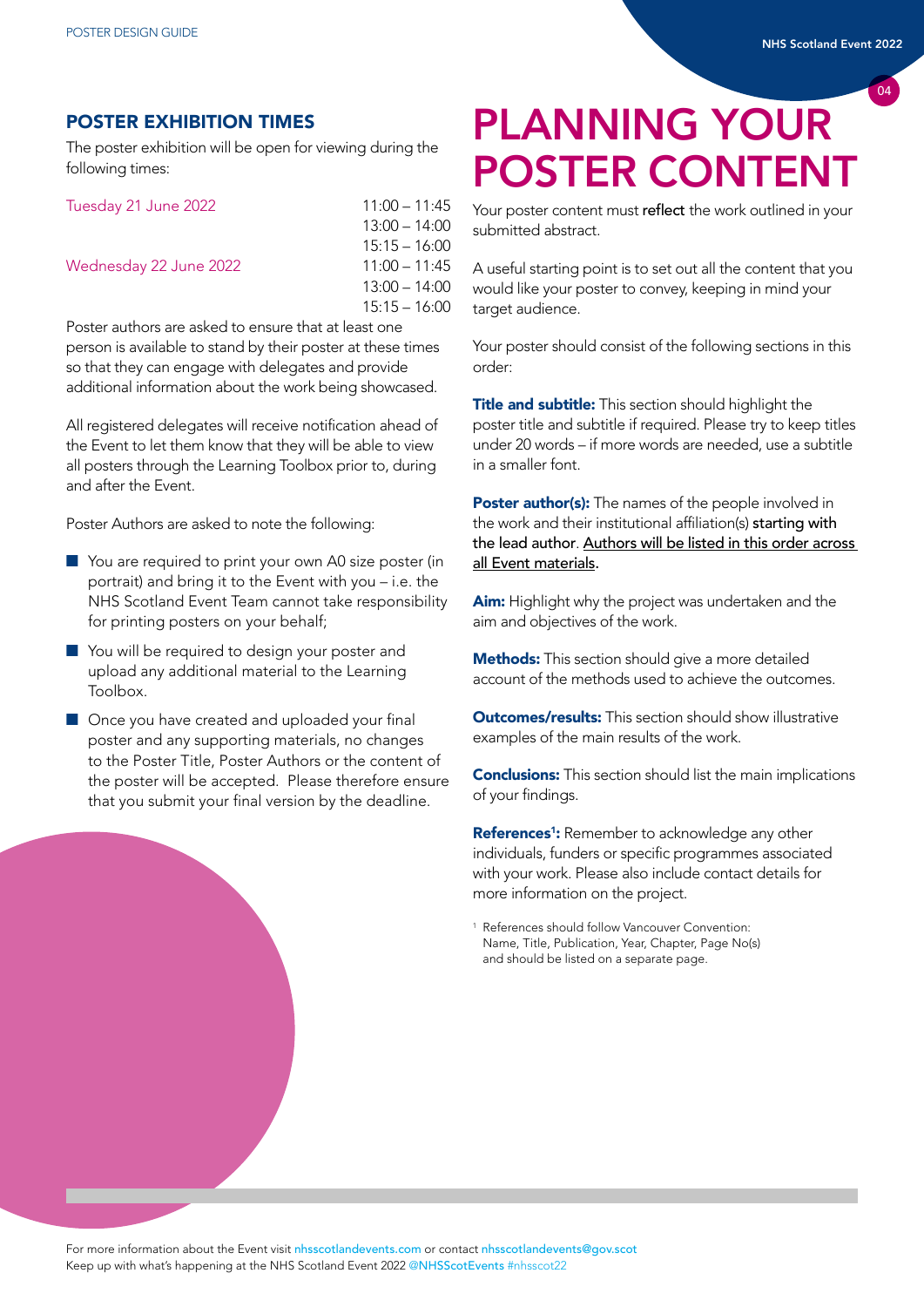### USEFUL TIPS FOR POSTER DESIGN

#### CONTENT TIPS

- Avoid making your storyboard too "text heavy". Focus on the highlights of your display. If results can be communicated with numbers, graphs or other visuals, do so.
- Your poster content should consist of a mixture of text and pictorial information so keep your text brief and your word count as low as possible.
- Develop your key points and create manageable chunks of text – people generally do not want to stop and read lengthy, densely packed blocks of text.
- Keep sentences to one or two points and keep paragraphs as short as possible.
- Write in a style that is clear, concise and easily scanned by the reader, structuring your text by using headings and sections.
- Have some attention grabbers on your poster such as an eye-catching and interesting statement, striking photographs/graphics or a distinctive colour scheme.

#### VISUAL TIPS

- Visual images such as photographic images, graphs, charts, diagrams, logos and drawings help to attract and inform viewers much more effectively than text alone.
- Enlarge visuals so that they are easily viewed. Remember that your audience typically views your poster from 1 – 2 metres away. Use these distances when judging how legible all aspects of your visuals will appear.
- Number and title each visual that you use and be sure to reference them in the text.
- Ensure that any labels you use with the visuals are large enough to be read comfortably.
- Font sizes for these labels should be between 30 36 point.
- Eliminate any non-essential information and try to emphasise the most critical information you wish to communicate.

#### DESIGN TIPS

- Poster Title should be no more than 20 words. If more words are needed, use a subtitle in a smaller font.
- Use all the space at your disposal, but do not cram the content on your poster.
- White space is an important part of the layout, and good use of it can make a poster clear and eyecatching.
- $\blacksquare$  Use colour sparingly limited use of a few colours is more striking than a "rainbow" approach.
- The flow of information should be clear from the layout.
- Clearly label diagrams/drawings and provide references to them in the text where necessary.
- The title text should be readable from six metres away – at least 48 point text.
- The body text should be readable from two metres away – at least 24 point text.
- NHS Scotland has prescribed fonts for communication material – Arial, Stone Sans and Garamond. Refer to the NHS Scotland Identikit for more guidelines on design.

#### [www.nhsscotlandci.scot.nhs.uk](http://www.nhsscotlandci.scot.nhs.uk )

To view the posters from the virtual NHS Scotland Event 2021, please visit the website [here.](https://nhsscotlandevents.com/nhs-scotland-event-2021/eposters)

Please note there was no in-person Event in 2021 these posters were designed for online viewing only.